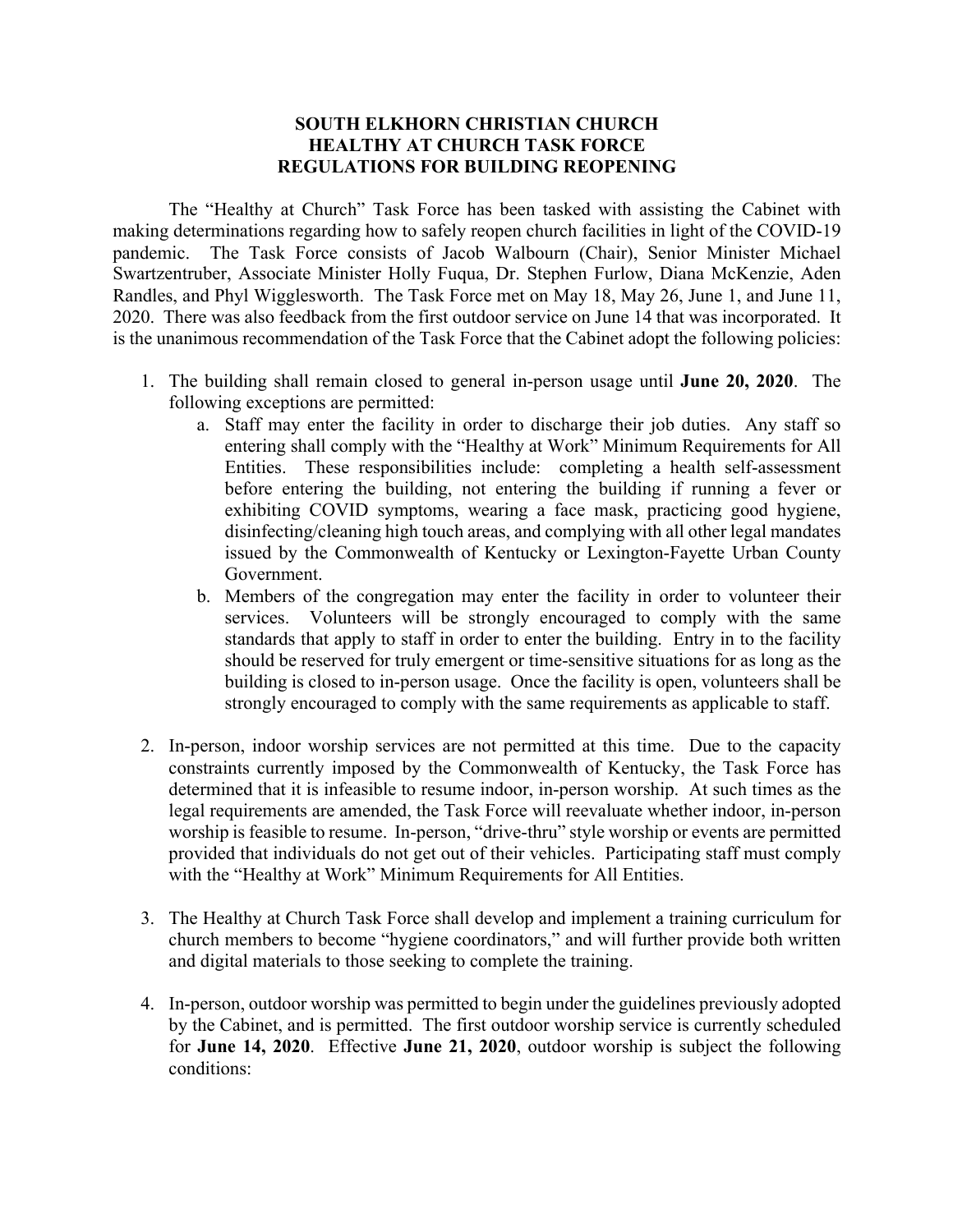- a. All attendees will be provided access to the "Recommendations for SECC to Prevent COVID-19 for Worship Services and Other Group Meetings" adopted by the Task Force. These recommendations incorporate both legal standards and best practices, and attendees must comply with these directives.
- b. At least two (2) trained hygiene coordinators will need to be present at each outdoor worship event. More are recommended, if possible.
- c. Ushers and Greeters should also be present and familiar with the hygiene policies and requirements so as to advise members and guests of the appropriate way to safely attend any outdoor service.
- d. Staff must comply with the "Healthy at Work" Minimum Requirements for All Entities, and must complete a health self-assessment before participating. Staff will be required to wear masks at all times, except:
	- i. If they remain at least ten (10) feet from all individuals, or
	- ii. While speaking or otherwise leading the worship service.
- e. All attendees are strongly encouraged to wear masks, unless the congregation member has a medical condition that makes wearing a mask medically infeasible.
- f. At-risk groups, including those over the age of 65 or those with underlying medical conditions are advised to refrain from attending, or to take all reasonable steps to protect their health (including attending but staying in their personal vehicle, e.g.). The worship team will take reasonable steps, including internet broadcasts, to ensure these members are able to participate in worship services safely.
- g. Social distancing will be required, and all family groups should remain at least six (6) feet away from other family groups. The worship team will attempt to provide physical indications in the outdoor setting to assist with social distancing (i.e., marking locations on the grass, providing markings to indicate how people should move, etc.). Physical contact is strongly discouraged, and members should refrain from shaking hands, holding hands, hugging, or otherwise coming in to contact with individuals not in their immediate family group.
- h. Members are encouraged to bring all physical items (communion elements, chairs, blankets, masks, etc.) from home. For those individuals who do not have such materials or forget to bring them, these may be provided to them; however, anyone handling or distributing such materials should ensure safety by sanitizing their hands prior to distribution, and should not touch their face or nose while engaged in distribution activities. Any items returned after use (i.e., chairs) should be disinfected immediately after use. The determination as to whether to provide these materials shall be in the sole discretion of the Worship Team.
- i. A digital version of the weekly bulletin shall be made available to those who would wish to access it. Physical bulletins may still be provided upon request; however, those distributing such bulletins must sanitize their hands prior to distribution, and should refrain from touching their face and be masked while distributing any physical bulletins. The determination as to whether to provide physical bulletins shall be in the sole discretion of the Worship Team.
- j. The Worship Team should assure that hand sanitizer is available for all congregants. At least two (2) sanitizer stations shall be set up to serve the congregation. Members are requested to bring their own sanitizer from home.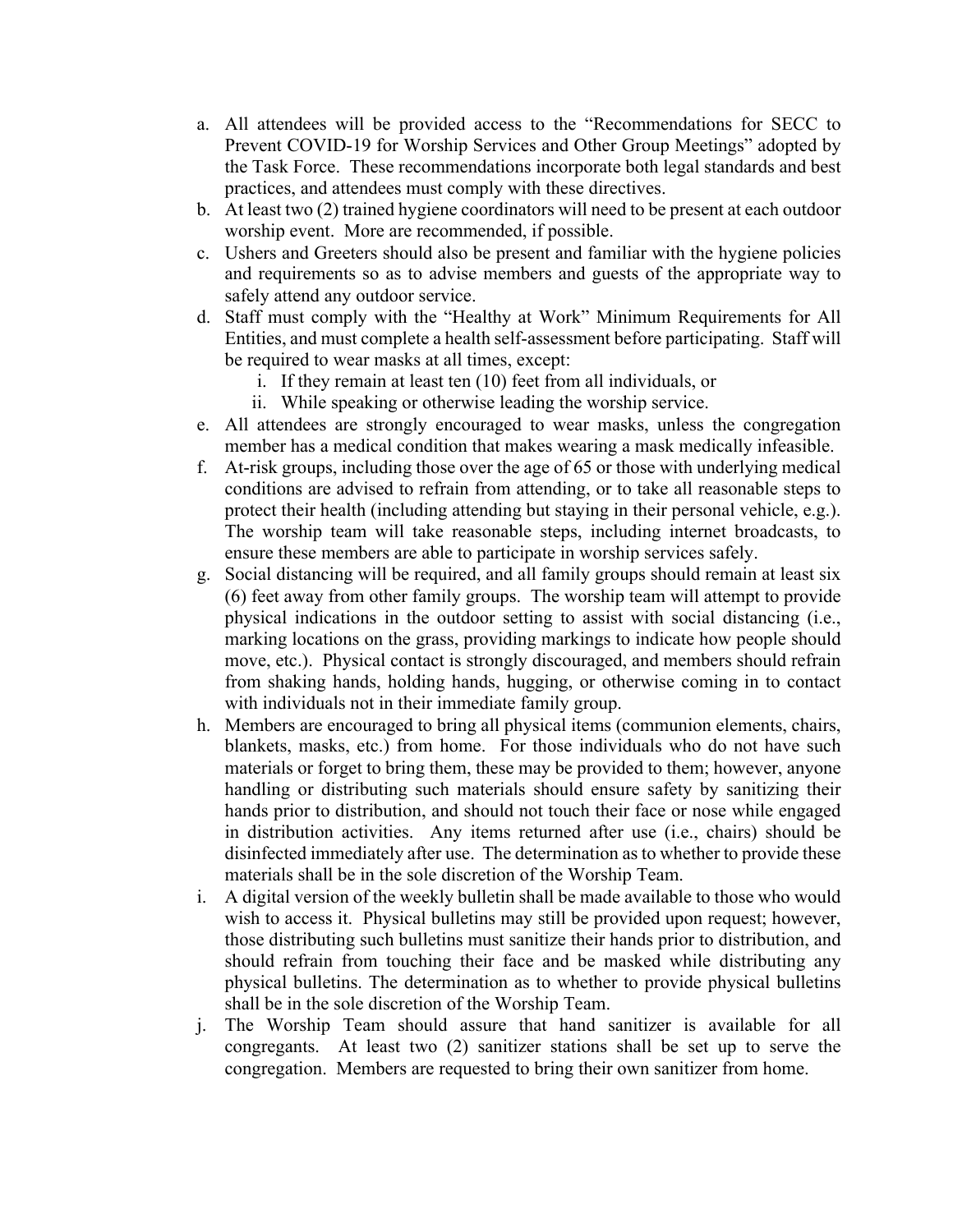- k. The building will be closed during such outdoor worship services, and restroom facilities will be available only on an emergency basis. In the event a restroom must be used due to an emergency, a hygiene coordinator must ensure that it is cleaned after use. This includes, but is not limited to, disinfecting the toilet seat, flushing mechanism, faucet, and doorknobs/door pulls. Only one person will be permitted to use the restroom at a time.
- l. Refreshments are not to be provided.
- m. Only staff, hygiene coordinators, and those specifically permitted by staff and/or hygiene coordinators will be permitted to enter the building.
- 5. Use of the facility by small groups affiliated with the church may begin on **June 20, 2020**.
	- a. Groups meeting outdoors shall be limited to fifty (50) total participants or fewer, and shall comply with the same requirements as those applicable to outdoor worship services, except that the number of hygiene coordinators required shall be one (1) for each twenty-five (25) group participants.
	- b. Groups meeting indoors shall be limited to twenty-five (25) total participants or fewer.
	- c. Groups with at-risk members are strongly encouraged to continue participation through digital or other remote means.
	- d. All groups using the facility will need to comply with the "Recommendations for SECC to Prevent COVID-19 for Worship Services and Other Group Meetings." This will include:
		- i. Provision of at least one (1) hygiene coordinator for groups of ten (10) or fewer, and provision of at least two (2) hygiene coordinators for groups larger than ten.
		- ii. All other safety measures hygiene, social distancing, and recommended mask usage.
	- e. Groups will need to request use of the facility through the Church's administrator at least one (1) week prior to the date of the requested use. The group will need to supply the date, time, expected attendance, and identify the hygiene coordinator(s) who will be responsible for the group event.
	- f. A maximum of two (2) group events per day is permitted, provided that:
		- i. The end of the first-occurring event is at least one (1) hour prior to the start of the second-occurring event.
		- ii. The groups do not use the same area of the building (i.e., if the historic side is used for the first event, the second event must occur on the CMC-side of the building).
	- g. If there have not been at least three (3) full days between scheduled events, the areas of the facility to be used must be thoroughly cleaned and disinfected prior to use. This will be the responsibility of the group leader in consultation with the hygiene coordinator(s).
	- h. Restrooms are generally closed, and may only be used in the event of an emergency. If restroom facilities are to be used, they must be cleaned after each use.
	- i. Refreshments shall not be provided.
	- j. Failure to comply with these Requirements may be grounds to prohibit future use of the facility by the offending group.